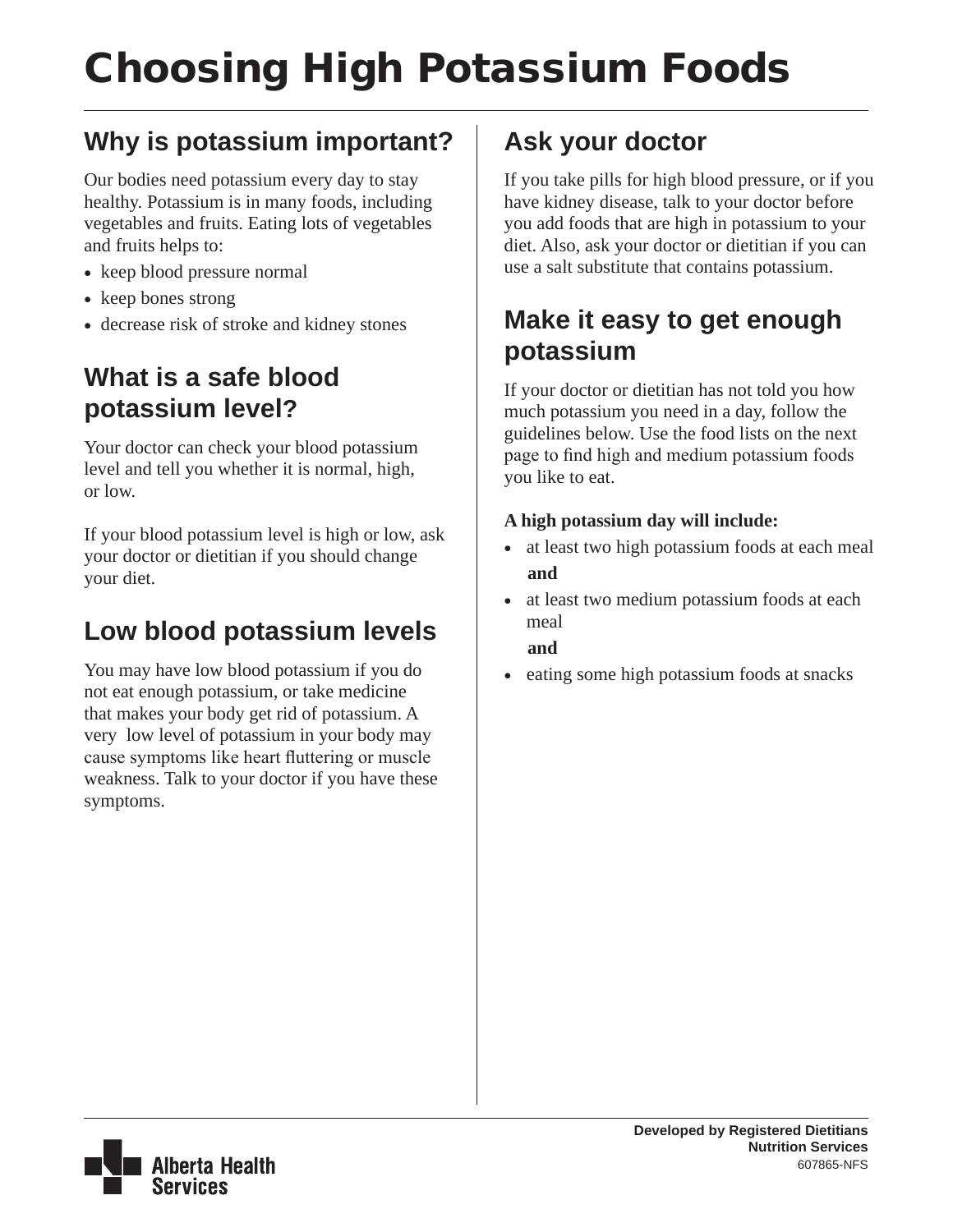## **High potassium food choices**

### **(200 mg or more of potassium per serving)**

Choose servings per meal.

Serving sizes are  $\frac{1}{2}$  cup (125 mL) unless other amounts are listed.

### **Vegetables**

- amaranth (Yin Choy)
- artichokes
- bamboo, raw or boiled
- beets, raw or boiled
- beet greens, boiled
- bitter melon pods, boiled
- bok choy, cooked
- broccoli, raw then boiled
- Brussels sprouts
- carrot juice
- cassava, raw
- Chinese radish (lo bok, daikon)
- choy sum
- • kohlrabi
- lotus root
- mushrooms, boiled
- pak choi, boiled
- pumpkin
- rapini, boiled
- salisfy
- spinach, frozen or boiled
- squash, winter, (acorn, butternut, hubbard)
- sweet potato
- Swiss chard, boiled
- • taro root
- tomato, raw, canned or juice
- • tomato paste
- V8 juice®, regular or low salt
- waterchestnuts, raw
- yams, raw, baked or boiled
- parsnips
- • peas, black-eyed
- potato, baked, boiled, canned, or microwaved

### **Fruits**

- apricots, canned
- apricots, dried (6) or raw  $(3)$
- avocado  $\binom{1}{3}$
- banana, 1 small
- cantaloupe
- honeydew melon
- coconut juice
- • currants, dried, ⅓ cup (75 mL)
- dates, 5 medium
- figs, fresh, 2 medium
- • guava, 1 medium
- kiwi
- nectarine, 1 medium

### **Milk and Alternatives**

- milk or fortified soy beverage,  $1 \text{ cup} (250 \text{ mL})$
- buttermilk or goat milk, 1 cup (250 mL)
- yogurt,  $\frac{3}{4}$  cup (175 g)
- cottage cheese, 1 cup (250 mL)

### **Grain Products**

Choose whole grains most often to increase potassium in your diet:

- • bran cereal, ⅓ cup (28 g) of All Bran®, or Bran Buds®, or 1 cup (250 mL) of Bran Flakes®
- wheat germ,  $\frac{1}{4}$  cup (60 mL)

### **Meats and Alternatives**

- beans (kidney, white, soy, lima, navy, pinto, chickpeas), lentils, and split peas, ¾ cup (175 mL)
- nuts (peanuts, almonds, cashews, pistachios, hazelnuts, mixed nuts), ¼ cup (60 mL)
- peanut butter, 2 Tbsp (30 mL)
- turkey,  $2\frac{1}{2}$  oz  $(75 \text{ g})$
- beef, pork, lamb, veal,  $2\frac{1}{2}$  oz  $(75 \text{ g})$
- tofu,  $\frac{3}{4}$  cup (175 mL or 150 g)

• persimmon, 1 medium • plantain, raw, cooked

• orange, 1 medium

• papaya,  $\frac{1}{3}$  medium • passion fruit juice

• orange juice

- pomegranate, 1 medium
- prunes, dried, uncooked (4)
- prune juice
- raisins,  $\frac{1}{4}$  cup (60 mL)
- plums, 2 medium
- tangelo, 1 medium
- 
-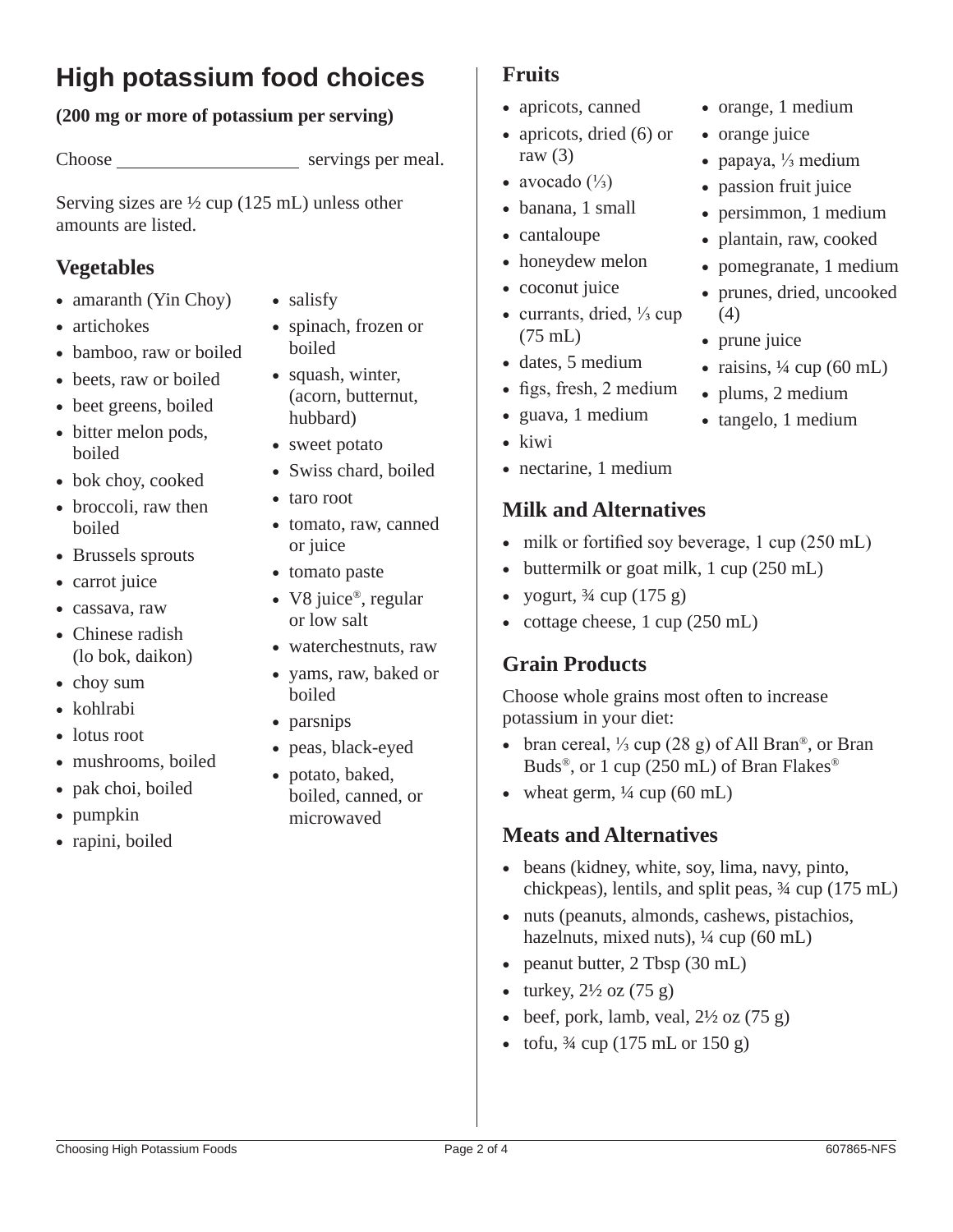## **Medium potassium food choices**

### **(135 to 199 mg of potassium per serving)**

Choose servings per meal.

Serving sizes are ½ cup (125 mL) unless other amounts are listed.

### **Vegetables**

- asparagus, raw, or frozen then boiled
- bean sprouts, raw or cooked
- broccoli, raw, or frozen then boiled
- carrots, boiled
- carrots, baby raw  $(8)$
- cauliflower, raw
- celery
- chayote, boiled
- collard greens
- corn on the cob, 6 inch
- corn, fresh, cooked, canned, creamed or baby

### **Fruits**

- apple, raw, 1 medium
- apple juice
- apple pear,  $\frac{1}{2}$  medium
- apricot nectar
- • casaba melon, raw
- cherries, raw  $(10)$
- gooseberries, raw
- grape juice, bottled
- grapefruit\*
- grapefruit juice\*
- fennel, raw
- garden cress, raw
- mushrooms, raw
- mustard greens, Chinese, boiled
- peas (green), raw or canned
- peppers (green or red), raw
- spinach, raw
- sui choy, Chinese cabbage
- turnip, frozen then boiled
- zucchini
- kumquats, raw  $(5)$
- mango,  $\frac{1}{2}$  medium
- peaches, raw, canned, frozen
- pear, raw, 1 medium
- pineapple juice
- raspberries
- Saskatoon berries
- strawberries
- watermelon, 1 cup (250 mL)

### **Grain products**

- whole grain breads, pumpernickel or raisin, 2 slices
- granola,  $\frac{1}{2}$  cup (60 g)
- English muffin, whole wheat, 1 whole
- wheat germ, 2 Tbsp (30 mL)

### **Meats and alternatives**

• chicken,  $2\frac{1}{2}$  oz (75 g)

## **Tips to help you eat more potassium**

- • **Eat 7 to 10 servings of vegetables and fruit every day.**
	- 1 serving of vegetables  $= \frac{1}{2}$  cup (125 mL) fresh, frozen, or canned vegetables, or 1 cup of salad
	- 1 serving of fruit  $= \frac{1}{2}$  cup (125 mL) fresh, frozen, or canned fruit, or 1 medium size fruit
- • **Keep the potassium in your food.**  Potassium is lost from fruits and vegetables when they are boiled in liquid. For example, a baked potato has almost twice as much potassium as a boiled potato.
	- Cook vegetables in their skin. Don't peel them.
	- Steam, stir-fry, microwave, bake, or roast vegetables instead of boiling them.
	- If you boil vegetables, use only a small amount of water. Cut the vegetables into big pieces and cook them just until they are ready to eat. Use the cooking liquid in soups and gravies.
	- Eat canned fruit and the juice it was canned in.

### **\*Beware of grapefruit**

Grapefruit affects how some medicine works. If you take any medicine, ask your pharmacist if you can eat grapefruit or drink grapefruit juice.